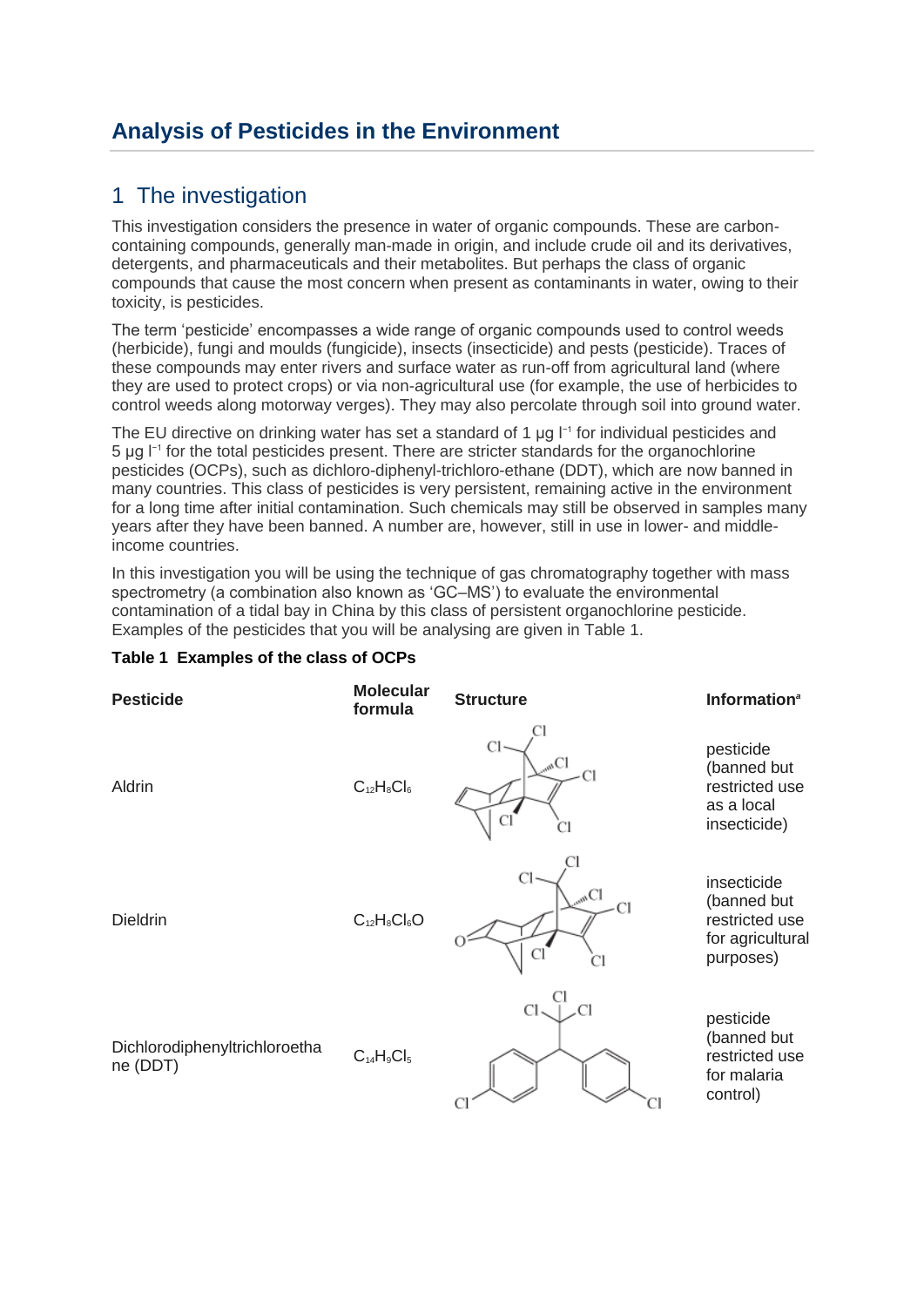

*<sup>a</sup>* Banned status according to the United Nations Treaty (known as the Stockholm Convention on Persistent Organic Pollutants), which has been signed by the majority of countries. One notable exception is the USA, which has its own list of banned substances covering many of the same pesticides.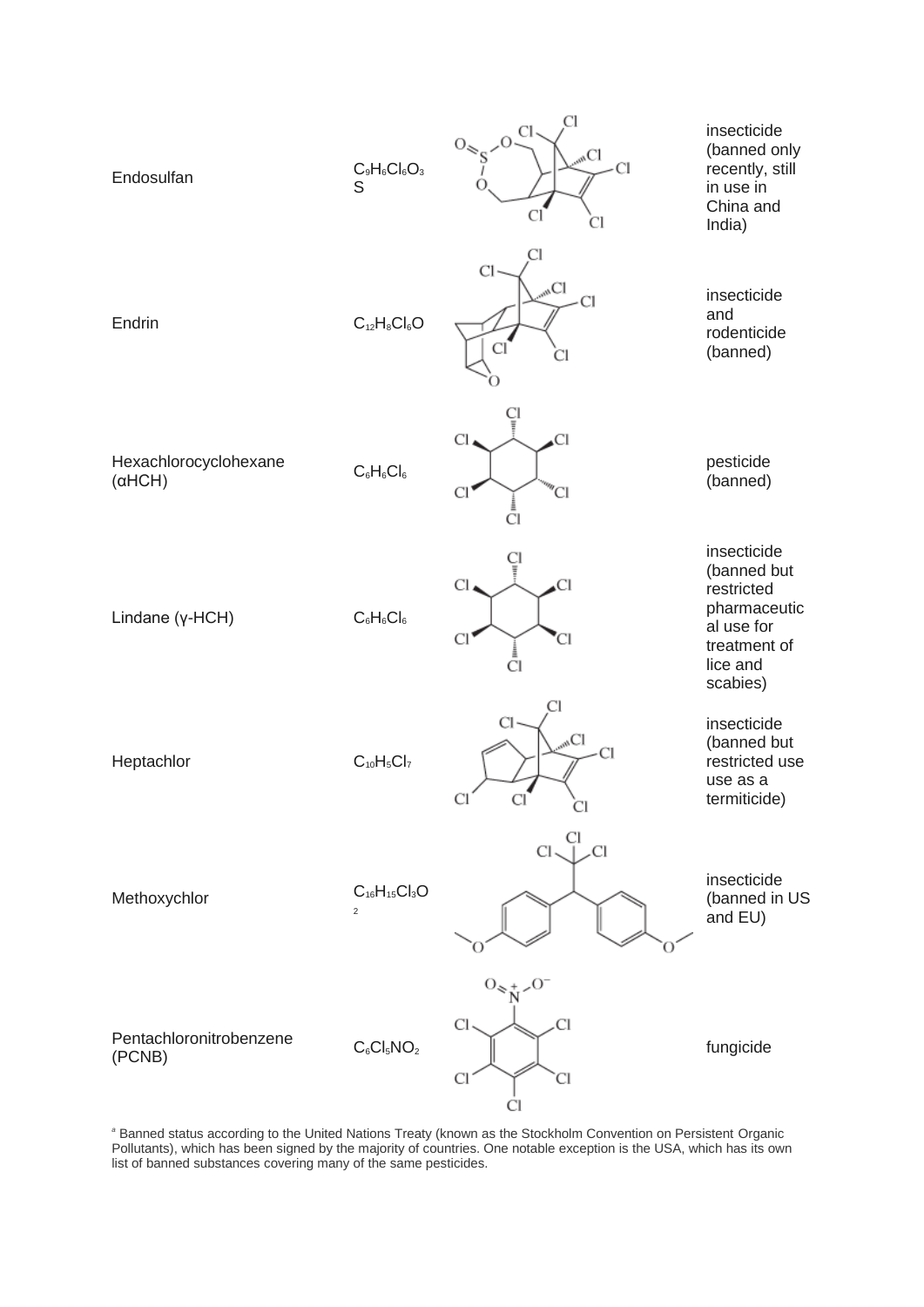In this investigation you will first develop a hypothesis and sampling plan, choosing which sites to sample in the bay. You will then use GC–MS qualitatively to identify any pesticides present in your samples and quantitatively to determine the concentrations of the pesticides you have found.

By the end of this investigation you should be able to:

- devise a sampling plan
- understand how chromatography is used to separate mixtures of compounds
- compare mass spectra of individual pesticides with a 'pesticide' library to identify particular compounds present in a mixture
- appreciate the significance of percentage recovery in extraction processes
- use response factors and percentage recovery to determine the concentrations of individual pesticides present in a sample.

# 2 Analytical method

In this investigation you will be using GC–MS to identify pesticides present in a sample of water (qualitative analysis) and their concentrations (quantitative analysis).

The analysis involves the following steps:

- $\circ$  the organics are first extracted into an organic solvent using solvent extraction (the samples in water cannot be analysed using GC–MS)
- $\circ$  any residual water is removed using a drying agent, such as anhydrous sodium sulfate
- o the organic solution is concentrated using an evaporation process
- $\circ$  the mixture of organics in the organic solvent is separated using gas chromatography.

Figure 1 shows an example of a chromatogram for a range of different pesticides. In this example, the conditions in the GC have been optimised to allow separation of the pesticides, each shown as an individual peak with different retention time.



#### **Figure 1** Example chromatogram

How could retention time be used to identify the pesticides in a mixture?

 $\circ$  Standards containing the different pesticides could be used to determine the retention times of particular pesticides, which can then be compared to the retention time of the peaks in the sample.

Although the retention time of a particular compound can be matched against that of a standard, the differences in retention time between different compounds can be small. Chromatography combined with mass spectrometry (GC–MS) is often used to conclusively identify a substance.

Mass spectrometry can be used to provide a 'fingerprint' of the different pesticides or compounds. The mass spectrum of the pesticide lindane shown in Figure 2.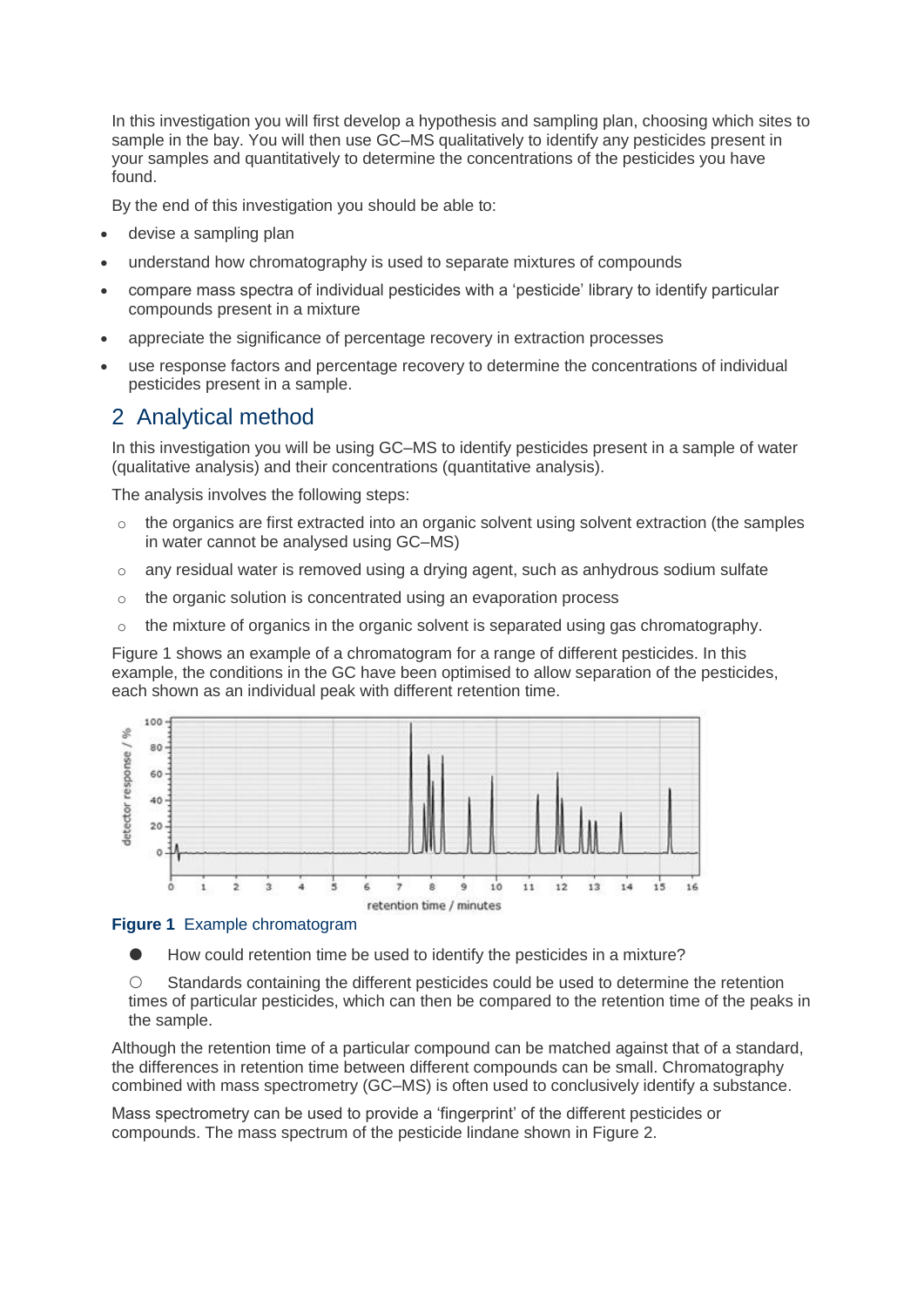

#### **Figure 2** Mass spectrum of lindane

Although a small peak due to the molecular or parent ion is present, the mass spectrum itself is complex, reflecting the different possible fragment ions that are produced. Rather than analysing the peaks in the mass spectrum of each pesticide and building up the structure in that way, the spectrum can be compared with a 'library' of mass spectra of a range of different pesticides/related molecules. This is what you will be doing in this investigation to identify any pesticides present in your samples.

# 3 The task

The key objective of the investigation is to determine the presence/level of organochlorine pesticides (OCPs) in the Chinese coastal bay shown in Figure 3, together with a reference grid. The bay covers an area of approximately 380 km<sup>2</sup> and is fed by a number of rivers running from mainly agricultural land, where the use of OCPs has, in the past, been widespread.



**Figure 3** Map of the bay and surrounding area. The bay is of variable depth; the area highlighted as shallow open water does not exceed 6 m in depth at low tide.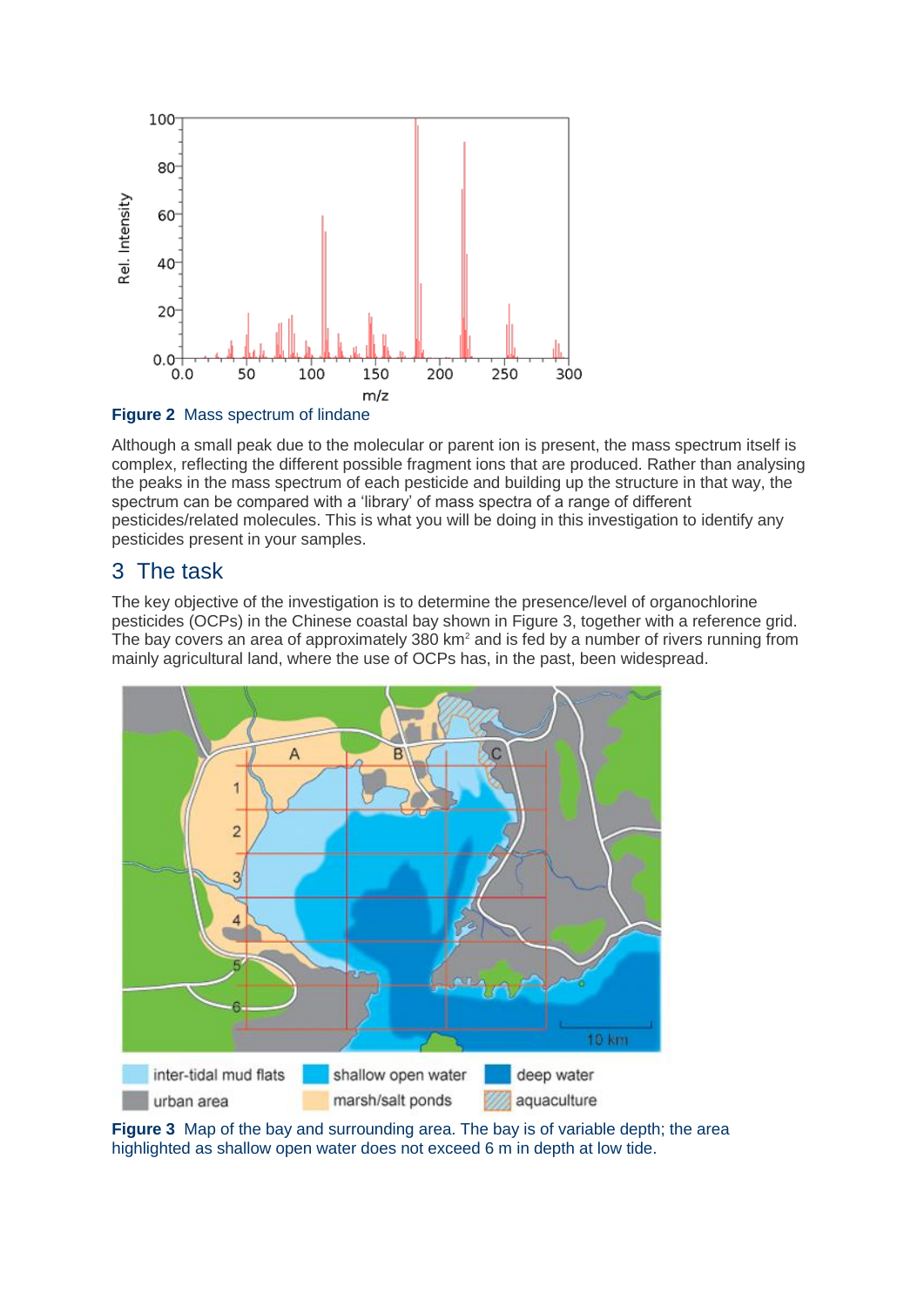The area surrounding the bay is densely populated; the eastern shore is a largely built up, urban and industrial area with a major port. The bay is tidal with a small opening in the south into the Yellow Sea. The northern shore consists of intertidal flats, which are submerged at high tide but exposed at low tide, salt ponds and a number of ponds used for the cultivation (aquaculture) of shellfish. The bay, like many coastal regions in China, suffers from algal blooms due to high nutrient levels.

In order to determine the levels of OCPs in the bay you should use the map and information given in Table 2 about the particular sampling location for each grid area to decide which sites that you wish to sample. It is recommended that you develop a hypothesis and sampling plan for this investigation. This should be based on the assumption that this is an initial study and you are only able to sample a limited number of sites within the bay.

You should complete both before you start to collect experimental data.

| Grid<br>reference                                                                            | <b>Description of location</b>                                                                    |  |  |
|----------------------------------------------------------------------------------------------|---------------------------------------------------------------------------------------------------|--|--|
| C <sub>1</sub>                                                                               | intertidal flats, close to an area developed for aquaculture                                      |  |  |
| A2                                                                                           | intertidal flats                                                                                  |  |  |
| <b>B2</b>                                                                                    | shallow open water                                                                                |  |  |
| C <sub>2</sub>                                                                               | shallow open water, not far from an estuary of a major river                                      |  |  |
| A <sub>3</sub>                                                                               | intertidal flats                                                                                  |  |  |
| B <sub>3</sub>                                                                               | shallow open water                                                                                |  |  |
| C <sub>3</sub>                                                                               | deep sea water                                                                                    |  |  |
| A4                                                                                           | shallow open water                                                                                |  |  |
| B <sub>4</sub>                                                                               | deep sea water                                                                                    |  |  |
| C <sub>4</sub>                                                                               | shallow open water, in an estuary at the mouth of a major river; is also close to<br>a major port |  |  |
| B <sub>5</sub>                                                                               | deep sea water in the inlet into the bay                                                          |  |  |
| B <sub>6</sub>                                                                               | deep sea water in the inlet into the bay                                                          |  |  |
| C <sub>6</sub>                                                                               | shallow open water                                                                                |  |  |
| Note that no samples were taken in the following sections of the grid: A1, B1, A5, C5 or A6. |                                                                                                   |  |  |

## **Table 2 Information about the sampling location in each grid area**

An analytical sampling plan would typically consider the following questions.

- Where is the best site for the sampling?
- How many samples should be taken?
- How often samples should be taken?
- How much of each sample is needed for analysis?
- How will each sample be collected?

As you will not actually physically take the samples yourselves, you do not need to consider the last points in any great detail and just concentrate on the first two. Details of the others are given at the end of this section in Box 1, which is about the sampling protocol used in the analysis.

#### **Box 1 Sampling protocol**

In this investigation assume that samples (1500 ml) are taken at three different depths below the surface of the bay and stored at 4 °C in amber-coloured bottles to maintain the integrity of the sample. The sample you will be analysing is a composite of the three samples taken at each sampling site. As this is a preliminary study, we will not consider how often samples will be taken and will collect only one set of samples at each site.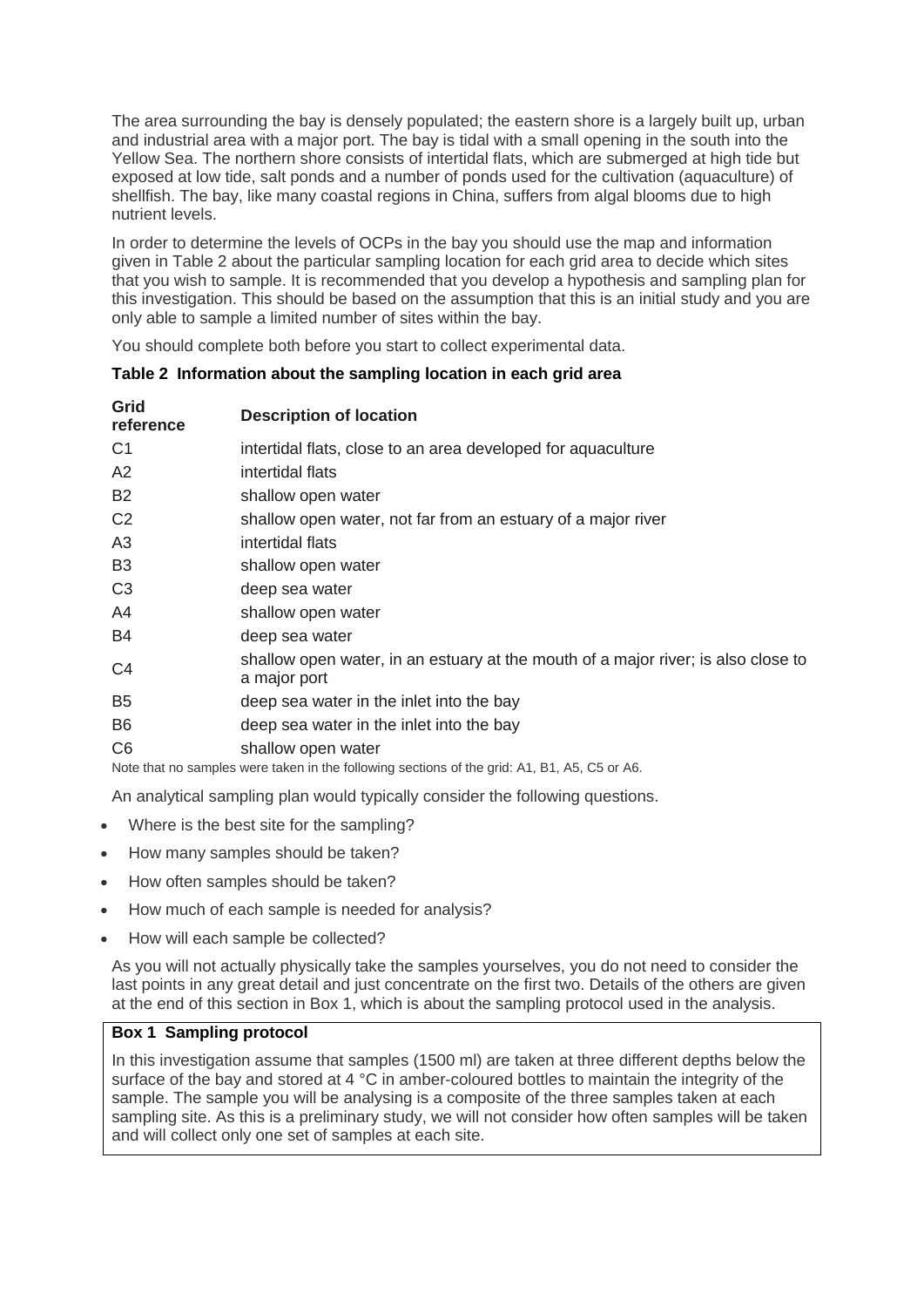# 3.1 GC–MS qualitative identification of the pesticides in the standard

#### **Activity 1 Qualitative analysis of standard sample**

Allow approximately 40 minutes

In this activity you will run the GC–MS of a standard sample containing a mixture of pesticides and their metabolites, and use a pesticide library to identify the organic compound that elutes at each retention time.

- 1. Access the interactive pesticide determination experiment and run the GC–MS spectrum of the standard mixture. (Instructions for doing this are available via the 'Reference' tab within the software.)
- 2. Note the retention time of each peak in the table in your notebook.
- 3. Click on the number above a peak in order to see the mass spectrum of this pesticide. A library of spectra from known pesticides will also open. Use this pesticide library to identify which pesticide/metabolite is present at that particular retention time and make a note of this in your notebook. Repeat this process until you have assigned all the peaks in the standard.

Record the retention times and peak areas in your notebook. You should then answer the question below.

#### **Question 1**

A peak in the chromatogram has a retention time of 8.05 min. Using the information you derived from the standard and the pesticide library, identify the pesticide that elutes at this time.

#### **Answer**

Pentachloronitrobenzene, PCNB, has a retention time of 8.05 min.

## 3.2 GC–MS qualitative identification of the pesticides in your water samples

#### **Activity 2 Qualitative analysis of samples from the bay**

Allow approximately 30 minutes

- 1. Select the 'Sampling' tab within the software, and choose one of the sampling sites that you selected in your sampling plan to analyse using GC–MS.
- 2. Move to the 'Analysis' tab in the software and run the GC–MS spectrum of your first sample. The retention time of each peak is provided in the table in the software, together with the peak areas. You should make a note of these data in your notebook. To run replicate analyses, press 'reset' then 'run'. You should take the mean of the peak areas for the different peaks identified.
- 3. Use the data that you derived from the standard and the pesticide library in Activity 1 to identify any pesticides present and record your findings in your notebook. (You may view the mass spectrum of each pesticide by clicking on the number above each peak to confirm this, should you wish to.)
- 4. Repeat this process for the other samples sites that you have selected.

Now that you have identified the pesticides present at each of your sample locations your next action will be to use the peak areas observed to complete a quantitative analysis of the samples. You will do this in Section 3.3.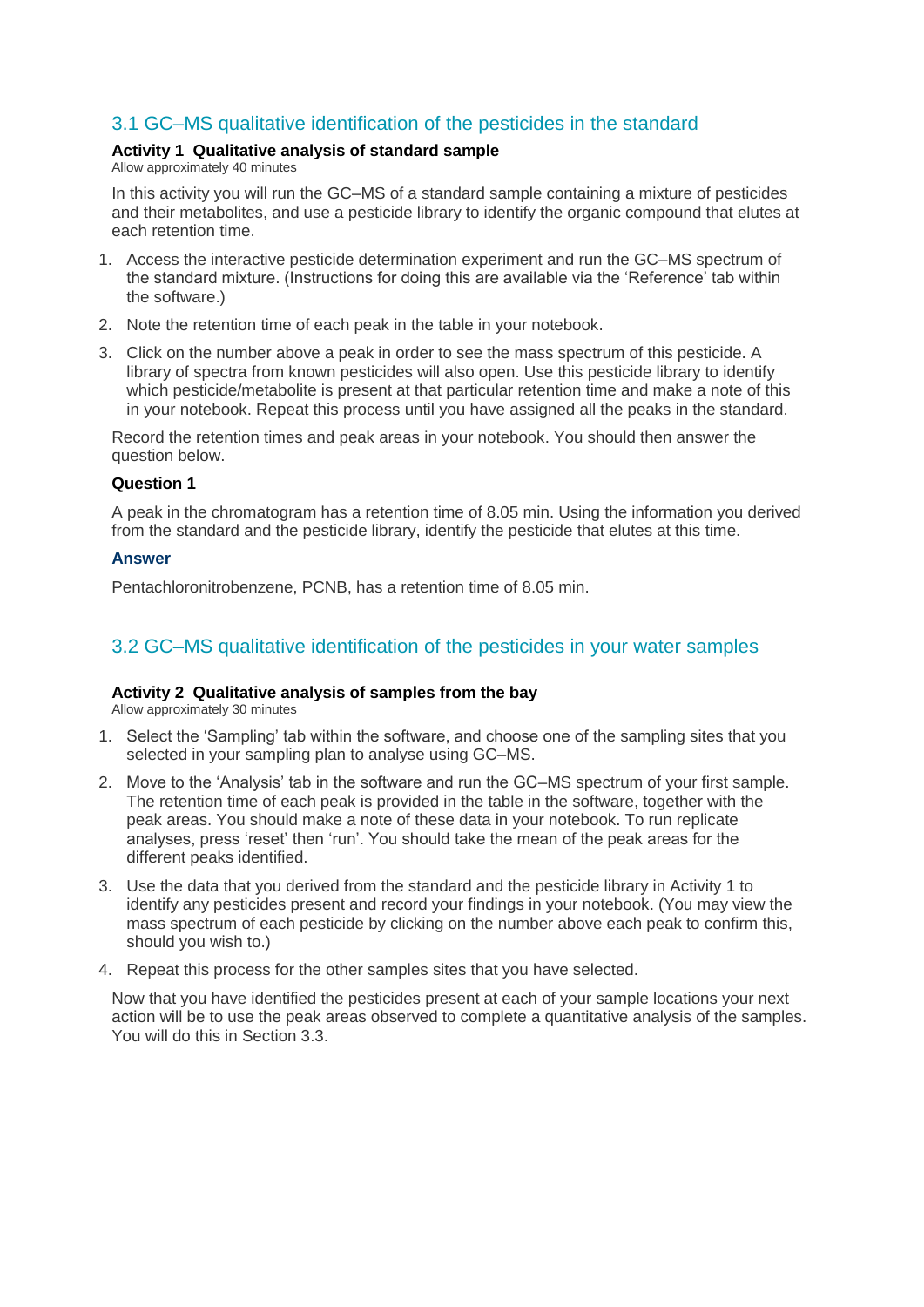## 3.3 Data interpretation: quantitative analysis of pesticides

#### **Activity 3 Quantitative analysis of samples from the bay**

Allow approximately 30 minutes

Use the following expression to calculate the concentration of each pesticide (see Box 2 for details):

| in initial sample. | $15\times$ percentage recovery | (1) |
|--------------------|--------------------------------|-----|

Table 3 lists the response factors for the range of pesticides analysed, as well as their percentage recovery. The initial volume of the water sample was 1500 ml, which was concentrated during the preparation step to 1 ml.

#### **Table 3 Response factor and percentage recovery for some OCPs**

| <b>Pesticide/metabolite</b>            | Response factor/µg l <sup>-1</sup> | Recovery/%         |
|----------------------------------------|------------------------------------|--------------------|
| Aldrin                                 | 0.0078                             | 75.3               |
| $p, p'$ -DDD <sup><math>c</math></sup> | 0.0379                             | 93.1               |
| $p, p$ '-DDE <sup>c</sup>              | 0.0088                             | 90.0               |
| $o, p'$ -DDT <sup>d</sup>              | 0.0158                             | 79.1               |
| $p, p'$ -DDT                           | 0.0175                             | 88.2               |
| <b>Dieldrin</b>                        | 0.0123                             | 94.4               |
| Endosulfan                             | 0.0109                             | 89.9               |
| Endrin                                 | 0.0152                             | 88.9               |
| $\alpha$ -HCH <sup>e</sup>             | 0.0064                             | 102.1 <sup>t</sup> |
| $\beta$ -HCH <sup>e</sup>              | 0.0159                             | 101.6 <sup>f</sup> |
| y-HCH (lindane)                        | 0.0078                             | 110.7 <sup>f</sup> |
| δ-HCH <sup>e</sup>                     | 0.0087                             | 102.9 <sup>6</sup> |
| Heptachlor                             | 0.0097                             | 72.1               |
| Methoxychlor                           | 0.0098                             | 97.0               |
| <b>PCNB</b>                            | 0.0089                             | 79.5               |

<sup>a</sup>The response factor for each pesticide is the ratio of pesticide concentration to peak area, and can be determined by the slope of a calibration graph for that pesticide that shows peak response of calibration standards (*y*-axis) versus concentration of calibration standards (*x*-axis). In practice, the instrument is calibrated with a mixture of the pesticides at a range of different concentrations and the resulting calibration curves are used to determine a response factor for each pesticide.

<sup>b</sup>The percentage recovery ('recovery %') is the percentage of the pesticide compound that can be recovered during the solvent extraction phase. It is determined using a standard where a known mass has been introduced into a sample *before* the extraction and then measured *after* the extraction process to see how much of that mass is recovered. Generally, the extraction process is controlled so that a percentage recovery of approximately 90% is achieved.

mass of standard added

*<sup>c</sup>* metabolite resulting from the breakdown of *p,p'*-DDT in the environment. The *p, p'* and *o* is notation given to different isomers.

*<sup>d</sup>* minor isomer present in commercial DDT

*e* present in commercial HCH (also with γ-HCH)

*f* recoveries of greater than 100% can result from uncertainties in determination of the analyte concentration

You may like to try the following example before you attempt your own calculations.